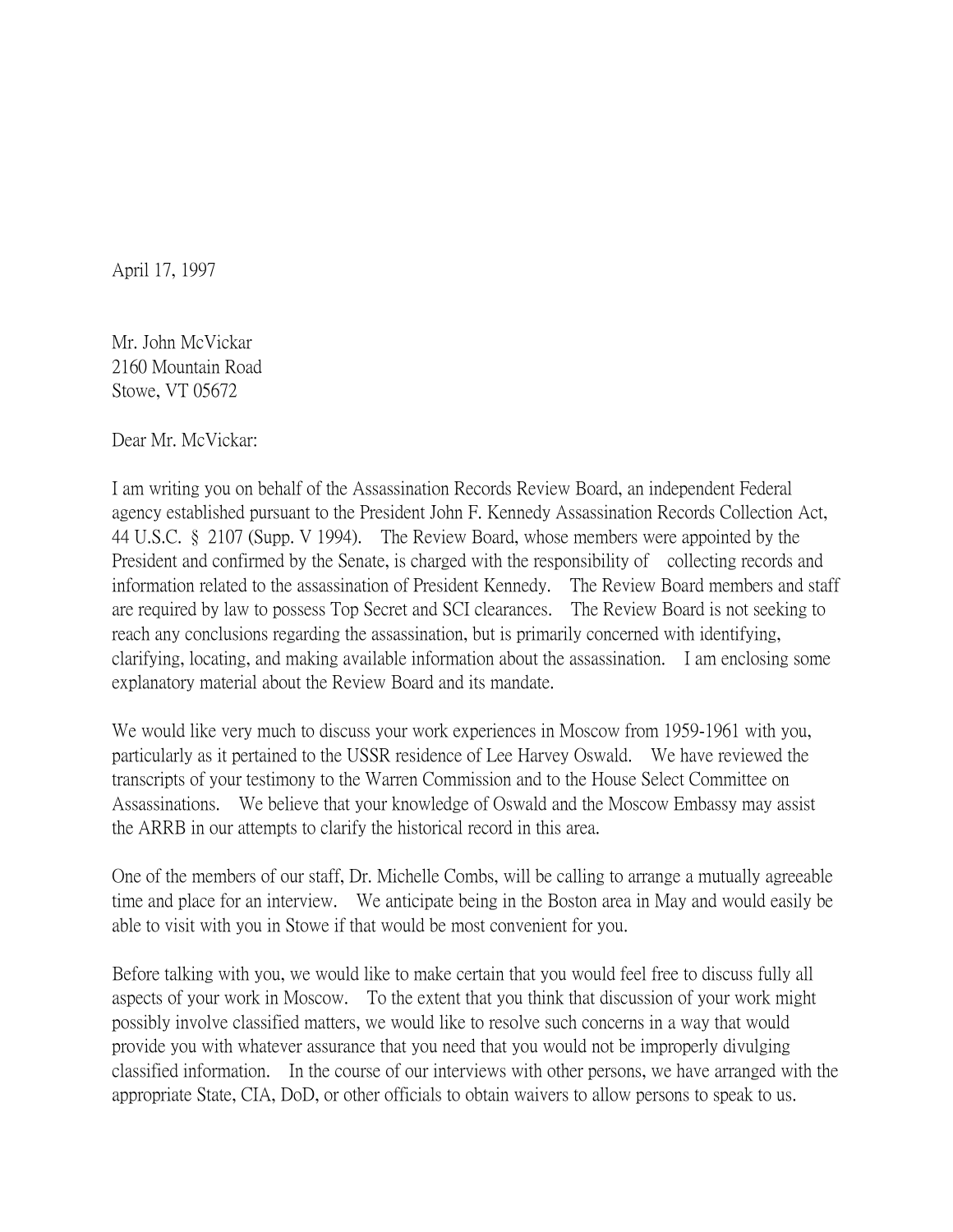Mr. John McVickar July 24, 2017 Page 2

Our principal liaison with the State Department is Nina Noring, IM/FPC/HDR, Room B234, Department of State, 2201 C Street NW, Washington, D.C. 20520, (202) 647-8799 and our principal contact at CIA is John Pereira, Historical Review Group, Center for the Study of Intelligence, Central Intelligence Agency, Washington, D.C., 20505, (703) 613-1805. You should feel free to ask us to arrange for an initial contact with either of them (or other persons) or you may wish to contact them yourself.

Please do not hesitate to call (collect) for either Dr. Combs or myself. We look forward to speaking with you.

Sincerely,

Dr. T. Jeremy Gunn General Counsel and Associate Director for Research & Analysis

Enclosures